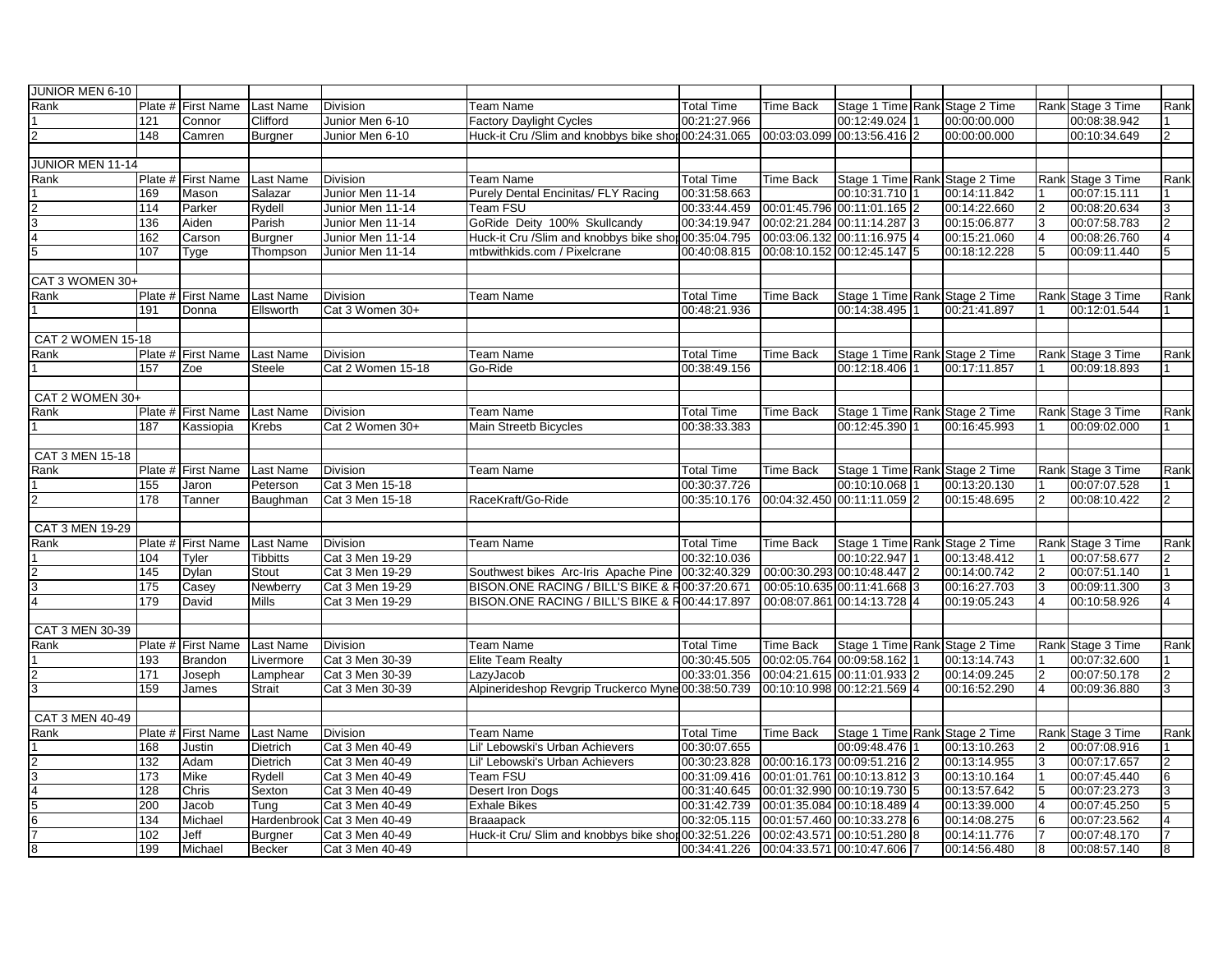| CAT 2+3 MEN 50-59 |     |                              |                  |                            |                                                    |                                           |           |                                |              |                |                   |                |
|-------------------|-----|------------------------------|------------------|----------------------------|----------------------------------------------------|-------------------------------------------|-----------|--------------------------------|--------------|----------------|-------------------|----------------|
| Rank              |     | Plate # First Name Last Name |                  | Division                   | Team Name                                          | <b>Total Time</b>                         | Time Back | Stage 1 Time Rank Stage 2 Time |              |                | Rank Stage 3 Time | Rank           |
|                   | 197 | H. Dumbass Chang             |                  | Cat 2+3 Men 50-59          | <b>Dumbass Rasing</b>                              | 00:34:01.441                              |           | 00:11:28.736                   | 00:14:19.287 |                | 00:08:13.418      |                |
|                   | 190 | David                        | Foster           | Cat 2+3 Men 50-59          |                                                    | 00:38:50.932                              |           | 00:04:49.491 00:12:07.469 2    | 00:17:57.922 |                | 00:08:45.541      | $\overline{2}$ |
| 3                 | 113 | Bill                         | Hart             | Cat 2+3 Men 50-59          |                                                    | 00:41:39.239                              |           | 00:07:37.798 00:12:39.839 3    | 00:18:35.723 | 3              | 00:10:23.677      | 3              |
|                   |     |                              |                  |                            |                                                    |                                           |           |                                |              |                |                   |                |
|                   |     |                              |                  |                            |                                                    |                                           |           |                                |              |                |                   |                |
| CAT 2 MEN 15-18   |     |                              |                  |                            |                                                    |                                           |           |                                |              |                |                   |                |
| Rank              |     | Plate # First Name Last Name |                  | Division                   | Team Name                                          | <b>Total Time</b>                         | Time Back | Stage 1 Time Rank Stage 2 Time |              |                | Rank Stage 3 Time | Rank           |
|                   | 152 | Timothy                      | Ochoa            | Cat 2 Men 15-18            |                                                    | 00:29:25.223                              |           | 00:09:51.068                   | 00:12:46.155 | $\overline{2}$ | 00:06:48.000      | $\overline{2}$ |
|                   | 137 | William                      | Jessing          | Cat 2 Men 15-18            |                                                    | 00:31:01.357                              |           | 00:01:36.134 00:10:16.774 2    | 00:13:25.540 | $\overline{4}$ | 00:07:19.043      | 4              |
| 3                 | 120 | Alex                         | Parish           | Cat 2 Men 15-18            | GoRide Deity 100% Skullcandy                       | 00:31:11.836                              |           | 00:01:46.613 00:10:35.118 3    | 00:13:18.280 | Ι3             | 00:07:18.438      | 3              |
| $\overline{4}$    | 150 | Emitt                        | Hansen           | Cat 2 Men 15-18            |                                                    | 00:35:08.407                              |           | 00:05:43.184 00:16:47.668 4    | 00:11:41.631 |                | 00:06:39.108      |                |
|                   |     |                              |                  |                            |                                                    |                                           |           |                                |              |                |                   |                |
| CAT 2 MEN 19-29   |     |                              |                  |                            |                                                    |                                           |           |                                |              |                |                   |                |
| Rank              |     | Plate # First Name           | <b>Last Name</b> | Division                   | Team Name                                          | <b>Total Time</b>                         | Time Back | Stage 1 Time Rank Stage 2 Time |              |                | Rank Stage 3 Time | Rank           |
|                   | 118 | Kaj                          | Wrobel           | Cat 2 Men 19-29            |                                                    | 00:26:47.520                              |           | 00:08:51.333                   | 00:11:34.931 |                | 00:06:21.256      |                |
| $\overline{2}$    | 161 | Jace                         | Scholes          | Cat 2 Men 19-29            | SunnyVale Trailer Park                             | 00:28:00.408                              |           | 00:01:12.888 00:09:24.822 2    | 00:12:31.946 | $\overline{2}$ | 00:06:54.640      | 2              |
| 3                 | 154 | Manny                        | Chavez           | Cat 2 Men 19-29            |                                                    | 00:29:22.838                              |           | 00:02:35.318 00:09:36.345 3    | 00:12:50.026 | 3              | 00:06:56.467      | 3              |
| $\overline{4}$    | 163 | Julio                        | Chavez           | Cat 2 Men 19-29            | Manny Chavez                                       | 00:32:42.628                              |           | 00:05:55.108 00:10:03.314 4    | 00:13:48.120 | $\overline{4}$ | 00:08:51.194      | 4              |
|                   |     |                              |                  |                            |                                                    |                                           |           |                                |              |                |                   |                |
| CAT 2 MEN 30-39   |     |                              |                  |                            |                                                    |                                           |           |                                |              |                |                   |                |
| Rank              |     | Plate # First Name           | <b>Last Name</b> | Division                   | Team Name                                          | <b>Total Time</b>                         | Time Back | Stage 1 Time Rank Stage 2 Time |              |                | Rank Stage 3 Time | Rank           |
|                   | 115 | Mike                         | Monroe           | Cat 2 Men 30-39            | Cycleogical                                        | 00:28:05.459                              |           | 00:09:03.807                   | 00:12:03.343 |                | 00:06:58.309      | 2              |
|                   | 188 | Richie                       | Spare            | Cat 2 Men 30-39            |                                                    | 00:30:13.160                              |           | 00:02:07.701 00:09:57.550 3    | 00:13:13.390 | 2              | 00:07:02.220      | 3              |
| $\overline{3}$    | 146 | Aj                           | Clevenger        | Cat 2 Men 30-39            | DVO Suspension / BTO Sports / Mestiza 00:30:45.650 |                                           |           | 00:02:40.191 00:10:01.989 4    | 00:13:17.897 | 3              | 00:07:25.764      |                |
| 4                 | 160 | Jason                        | Dodd             | Cat 2 Men 30-39            | JJ Bicycles                                        | 00:33:22.1000 00:05:16.641 00:09:10.503 2 |           |                                | 00:17:30.140 | 5              | 00:06:42.357      |                |
| 5                 | 119 | Aaron                        | Prado            | Cat 2 Men 30-39            | <b>TUN Cycling</b>                                 | 00:34:03.993                              |           | 00:05:58.534 00:11:17.046 5    | 00:14:27.029 | $\overline{4}$ | 00:08:19.918      | 5              |
|                   |     |                              |                  |                            |                                                    |                                           |           |                                |              |                |                   |                |
| CAT 2 MEN 40-49   |     |                              |                  |                            |                                                    |                                           |           |                                |              |                |                   |                |
| Rank              |     | Plate # First Name           | Last Name        | <b>Division</b>            | Team Name                                          | <b>Total Time</b>                         | Time Back | Stage 1 Time Rank Stage 2 Time |              |                | Rank Stage 3 Time | Rank           |
|                   | 186 | Justus                       | Quiocho          | Cat 2 Men 40-49            | all mountian cyclery                               | 00:26:25.704                              |           | 00:08:48.434                   | 00:11:18.900 |                | 00:06:18.370      |                |
|                   | 170 | Jose                         | Villegas         | Cat 2 Men 40-49            | Jj bicycles                                        | 00:27:49.961                              |           | 00:01:24.257 00:09:10.176 2    | 00:11:59.041 | $\overline{2}$ | 00:06:40.744      | $\overline{2}$ |
| 4                 | 112 | John                         | <b>Myers</b>     | Cat 2 Men 40-49            |                                                    | 00:29:33.152                              |           | 00:03:07.448 00:09:50.276 4    | 00:12:38.727 | Ι3             | 00:07:04.149      | 4              |
| 5                 | 196 | <b>Braly</b>                 | Joy              | Cat 2 Men 40-49            | Remedy                                             | 00:29:41.383                              |           | 00:03:15.679 00:09:41.358 3    | 00:12:56.855 | $\overline{4}$ | 00:07:03.170      | 3              |
| 6                 | 147 | Paul                         | Preuss           | Cat 2 Men 40-49            | Giant las vegas                                    | 00:30:53.023                              |           | 00:04:27.319 00:10:09.402 5    | 00:13:26.243 | 5              | 00:07:17.378      | 5              |
|                   |     |                              |                  |                            |                                                    |                                           |           |                                |              |                |                   |                |
| CAT 1 MEN 15-16   |     |                              |                  |                            |                                                    |                                           |           |                                |              |                |                   |                |
| Rank              |     | Plate # First Name           | Last Name        | Division                   | Team Name                                          | <b>Total Time</b>                         | Time Back | Stage 1 Time Rank Stage 2 Time |              |                | Rank Stage 3 Time | Rank           |
|                   | 103 | Ryder                        | Cook             | Cat 1 Men 15-16            |                                                    | 00:32:28.045                              |           | 00:09:59.303                   | 00:14:46.033 |                | 00:07:42.709      |                |
|                   |     |                              |                  |                            |                                                    |                                           |           |                                |              |                |                   |                |
| CAT 1 MEN 17-18   |     |                              |                  |                            |                                                    |                                           |           |                                |              |                |                   |                |
| Rank              |     | Plate # First Name           | Last Name        | Division                   | Team Name                                          | <b>Total Time</b>                         | Time Back | Stage 1 Time Rank Stage 2 Time |              |                | Rank Stage 3 Time | Rank           |
|                   | 133 | Alec                         | Peterson         | Cat 1 Men 17-18            | Two Hoosiers Cyclery                               | 00:28:41.473                              |           | 00:09:14.028                   | 00:12:19.508 |                | 00:07:07.937      |                |
|                   |     |                              |                  |                            |                                                    |                                           |           |                                |              |                |                   |                |
| CAT 1 MEN 19-29   |     |                              |                  |                            |                                                    |                                           |           |                                |              |                |                   |                |
| Rank              |     | Plate # First Name           | <b>Last Name</b> | Division                   | <b>Team Name</b>                                   | <b>Total Time</b>                         | Time Back | Stage 1 Time Rank Stage 2 Time |              |                | Rank Stage 3 Time | Rank           |
|                   | 181 | Ryan                         |                  | Westermann Cat 1 Men 19-29 | <b>DSendit Racing</b>                              | 00:27:39.892                              |           | 00:09:03.117                   | 00:11:48.200 |                | 00:06:48.575      |                |
|                   | 100 | Ryan                         | Boardman         | Cat 1 Men 19-29            | #TeamMidpack                                       | 00:28:24.697                              |           | 00:00:44.805 00:09:22.163 2    | 00:12:09.677 | 3              | 00:06:52.857      | 3              |
| $\overline{3}$    | 127 | Sawyer                       | Miller           | Cat 1 Men 19-29            |                                                    | 00:28:28.730                              |           | 00:00:48.838 00:09:22.191 3    | 00:12:07.868 |                | 00:06:58.671      | 4              |
| $\frac{4}{5}$     | 192 | Sonny                        | Forsty           | Cat 1 Men 19-29            |                                                    | 00:28:44.356                              |           | 00:01:04.464 00:09:27.705 4    | 00:12:13.205 | $\overline{4}$ | 00:07:03.446      | 5              |
|                   | 111 | <b>Nick</b>                  | Noorda           | Cat 1 Men 19-29            | Southern Utah University Cycling Club 00:28:51.858 |                                           |           | 00:01:11.966 00:09:31.018 5    | 00:12:28.417 | $\overline{5}$ | 00:06:52.423      | $\overline{2}$ |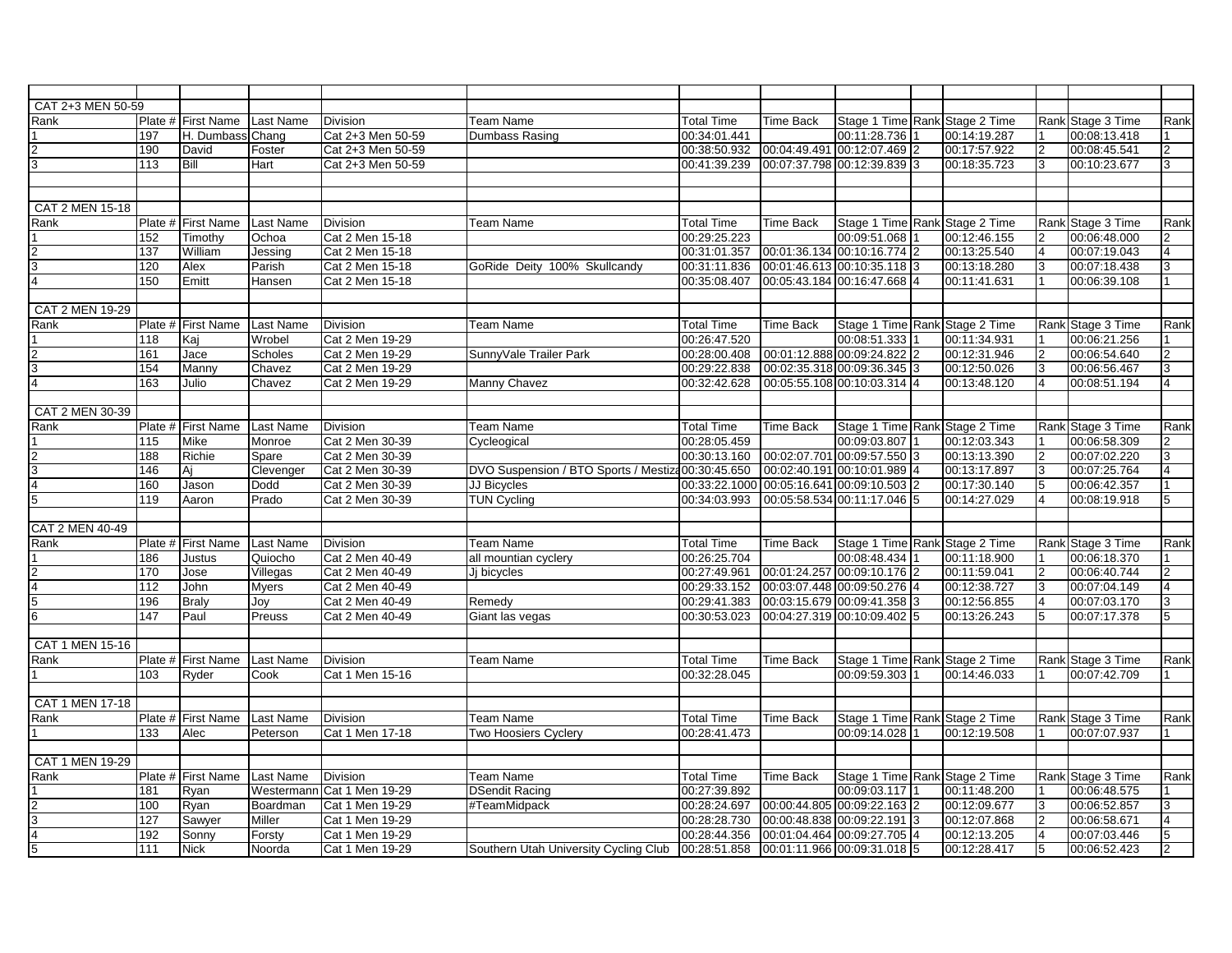| 6               | 144 | Ryan               | Sullivan        | Cat 1 Men 19-29 | Santa Cruz Bikes                                    |                                                       |           |                                | 00:12:41.902 | 6              | 00:07:14.526      | 6              |
|-----------------|-----|--------------------|-----------------|-----------------|-----------------------------------------------------|-------------------------------------------------------|-----------|--------------------------------|--------------|----------------|-------------------|----------------|
| $\overline{7}$  | 101 | Tylar              | Laity           | Cat 1 Men 19-29 | Daxco Ink Loyal Racing and wife Taush 00:32:27.437  |                                                       |           | 00:04:47.545 00:10:45.523 7    | 00:13:50.513 |                | 00:07:51.401      | $\overline{7}$ |
| 8               | 126 | Steven             | Williams        | Cat 1 Men 19-29 |                                                     | 00:33:36.179  00:05:56.287  00:11:00.620  8           |           |                                | 00:14:12.029 | 8              | 00:08:23.530      | 8              |
|                 |     |                    |                 |                 |                                                     |                                                       |           |                                |              |                |                   |                |
| CAT 1 MEN 30-39 |     |                    |                 |                 |                                                     |                                                       |           |                                |              |                |                   |                |
| Rank            |     | Plate # First Name | Last Name       | Division        | Team Name                                           | <b>Total Time</b>                                     | Time Back | Stage 1 Time Rank Stage 2 Time |              |                | Rank Stage 3 Time | Rank           |
|                 | 106 | Jesse              | Goss            | Cat 1 Men 30-39 |                                                     | 00:27:23.681                                          |           | 00:08:58.956 1                 | 00:11:39.883 |                | 00:06:44.842      |                |
| $\overline{2}$  | 109 | <b>Travis</b>      | Baird           | Cat 1 Men 30-39 | America First Cycling Team                          | 00:28:02.970                                          |           | 00:00:39.289 00:09:15.288 2    | 00:11:43.916 | $\overline{2}$ | 00:07:03.766      | 2              |
| 3               | 194 | Jacob              | Miller          | Cat 1 Men 30-39 | <b>Red Rockcycle</b>                                | 00:30:04.705                                          |           | 00:02:41.024 00:09:41.530 3    | 00:12:42.339 | 3              | 00:07:40.836      | 3              |
|                 | 158 | Jeff               | <b>Byrd</b>     | Cat 1 Men 30-39 | <b>Team Mid Pack</b>                                | 00:32:37.493                                          |           | 00:05:13.812 00:10:40.456 4    | 00:13:58.408 |                | 00:07:58.629      |                |
| 5               | 172 | Colton             | Lee             | Cat 1 Men 30-39 | BISON.ONE RACING / BILL'S BIKE & R00:56:58.934      |                                                       |           | 00:29:35.253 00:27:39.374 5    | 00:20:20.242 | 5              | 00:08:59.318      | 5              |
|                 |     |                    |                 |                 |                                                     |                                                       |           |                                |              |                |                   |                |
| CAT 1 MEN 40-49 |     |                    |                 |                 |                                                     |                                                       |           |                                |              |                |                   |                |
| Rank            |     | Plate # First Name | Last Name       | Division        | Team Name                                           | <b>Total Time</b>                                     | Time Back | Stage 1 Time Rank Stage 2 Time |              |                | Rank Stage 3 Time | Rank           |
|                 | 210 | Jason              | Mullen          | Cat 1 Men 40-49 |                                                     | 00:27:21.806                                          |           | 00:08:58.780 2                 | 00:11:42.679 |                | 00:06:40.347      |                |
|                 | 140 | <b>Brian</b>       | <b>Butler</b>   | Cat 1 Men 40-49 | IBIS / Fox /                                        | 00:27:55.748                                          |           | 00:00:33.942 00:08:56.286 1    | 00:12:01.816 |                | 00:06:57.646      | $\overline{2}$ |
|                 | 143 | Rob                | Knipe           | Cat 1 Men 40-49 | Reggies Bike Shop                                   | 00:30:15.818                                          |           | 00:02:54.012 00:09:49.769 4    | 00:12:58.496 | 3              | 00:07:27.553      | 3              |
| $\overline{4}$  | 177 |                    | <b>Shales</b>   | Cat 1 Men 40-49 |                                                     | 00:31:03.048                                          |           | 00:03:41.242 00:09:42.262 3    | 00:13:12.431 | 4              | 00:08:08.355      | $\overline{4}$ |
|                 |     | Cary               |                 |                 |                                                     |                                                       |           |                                |              |                |                   |                |
|                 |     |                    |                 |                 |                                                     |                                                       |           |                                |              |                |                   |                |
| CAT 1 MEN 50-59 |     |                    |                 |                 |                                                     |                                                       |           |                                |              |                |                   |                |
| Rank            |     | Plate # First Name | Last Name       | Division        | Team Name                                           | <b>Total Time</b>                                     | Time Back | Stage 1 Time Rank Stage 2 Time |              |                | Rank Stage 3 Time | Rank           |
|                 | 125 | Geoff              | Welch           | Cat 1 Men 50-59 | <b>DVO Suspension</b>                               | 00:28:51.634                                          |           | 00:09:18.208 1                 | 00:12:09.000 |                | 00:07:24.426      |                |
|                 | 117 | Mike               | Galeoto         | Cat 1 Men 50-59 | GSR Bikes DVO Magura Panaracer                      | $[00:30:46.359 \t 00:01:54.725 \t 00:09:50.110 \t 2]$ |           |                                | 00:13:18.269 | 2              | 00:07:37.980      | $\overline{2}$ |
|                 |     |                    |                 |                 |                                                     |                                                       |           |                                |              |                |                   |                |
| CAT 1 MEN 60+   |     |                    |                 |                 |                                                     |                                                       |           |                                |              |                |                   |                |
| Rank            |     | Plate # First Name | Last Name       | Division        | Team Name                                           | <b>Total Time</b>                                     | Time Back | Stage 1 Time Rank Stage 2 Time |              |                | Rank Stage 3 Time | Rank           |
|                 | 108 | Bobby              | Bondurant       | Cat 1 Men 60+   | Truckercoposse                                      | 00:41:42.353                                          |           | 00:13:25.016 1                 | 00:18:50.670 |                | 00:09:26.667      |                |
|                 |     |                    |                 |                 |                                                     |                                                       |           |                                |              |                |                   |                |
| PRO OPEN WOMEN  |     |                    |                 |                 |                                                     |                                                       |           |                                |              |                |                   |                |
| Rank            |     | Plate # First Name | Last Name       | Division        | <b>Team Name</b>                                    | <b>Total Time</b>                                     | Time Back | Stage 1 Time Rank Stage 2 Time |              |                | Rank Stage 3 Time | Rank           |
|                 | 151 | Stefanie           | Mcdaniel        | Pro Open Women  | Pivot Cycles Action Rideshop                        | 00:29:01.072                                          |           | 00:09:31.133 1                 | 00:12:17.605 |                | 00:07:12.334      |                |
|                 | 205 | Amanda             | Propst          | Pro Open Women  |                                                     | 00:30:34.681                                          |           | 00:01:33.609 00:09:51.926 3    | 00:12:50.322 |                | 00:07:52.433      |                |
| 3               | 166 | Christine          | Eikmeier        | Pro Open Women  | Dvo FSA and kenda                                   | 00:31:04.184                                          |           | 00:02:03.112 00:10:13.548 4    | 00:12:59.234 | 3              | 00:07:51.402      | 3              |
| $\overline{4}$  | 183 | Lauren             | Bingham         | Pro Open Women  | Yeti Devo Team                                      | 00:33:03.355                                          |           | 00:04:02.283 00:10:30.902 5    | 00:14:13.276 | 4              | 00:08:19.177      | 5              |
| 5               | 165 | Lia                | Westermann      | Pro Open Women  | <b>Pivot Cycles</b>                                 | 00:47:18.956                                          |           | 00:18:17.884 00:09:48.697 2    | 00:30:02.780 | 6              | 00:07:27.479      | $\overline{2}$ |
|                 |     |                    |                 |                 |                                                     |                                                       |           |                                |              |                |                   |                |
| PRO OPEN MEN    |     |                    |                 |                 |                                                     |                                                       |           |                                |              |                |                   |                |
| Rank            |     | Plate # First Name | Last Name       | <b>Division</b> | Team Name                                           | <b>Total Time</b>                                     | Time Back | Stage 1 Time Rank Stage 2 Time |              |                | Rank Stage 3 Time | Rank           |
|                 | 138 | Cody               | Kelley          | Pro Open Men    | Alchemy                                             | 00:24:11.482                                          |           | 00:07:59.758 1                 | 00:10:19.380 |                | 00:05:52.344      |                |
|                 | 176 | Jeremy             | David           | Pro Open Men    | Trailsports                                         | 00:24:59.546                                          |           | 00:00:48.064 00:08:13.550 2    | 00:10:41.470 | 3              | 00:06:04.526      | 3              |
| 3               | 116 | Aiden              | Chapin          | Pro Open Men    | DVO Suspension 100%                                 | $\overline{00:}25:23.622$                             |           | 00:01:12.140 00:08:32.277 3    | 00:10:41.286 | $\overline{2}$ | 00:06:10.059      | $\overline{a}$ |
| $\overline{4}$  | 156 | <b>Dillon</b>      | Santos          | Pro Open Men    | <b>DVO</b>                                          | 00:25:27.817                                          |           | 00:01:16.335 00:08:34.649 4    | 00:10:50.076 | 4              | 00:06:03.092      | $\overline{2}$ |
| 5               | 195 | Kyle               | Warner          | Pro Open Men    | Felt SR Suntour Shimano                             | 00:26:08.014  00:01:56.532  00:08:39.920  5           |           |                                | 00:11:15.010 | 6              | 00:06:13.084      | 5              |
| $\overline{6}$  | 105 | Greg               | Gibson          | Pro Open Men    | Truckerco Rockstar Energy Mynsweepe 00:26:27.370    |                                                       |           | 00:02:15.888 00:08:43.591 6    | 00:11:10.430 | 5              | 00:06:33.349      | $\overline{7}$ |
| $\overline{7}$  | 141 | <b>Nick</b>        | Dru             | Pro Open Men    | Cannondale / Fasstco                                | 00:26:55.074                                          |           | 00:02:43.592 00:08:58.974 10   | 00:11:23.329 |                | 00:06:32.771      | 6              |
| 8               | 123 | Naish              | Ulmer           | Pro Open Men    | Scott Bikes Dakine reynolds wheels TIM 00:27:12.992 |                                                       |           | 00:03:01.510 00:08:56.215 8    | 00:11:42.210 | 8              | 00:06:34.567      | 8              |
| 9               | 174 | Lars               | Utt             | Pro Open Men    |                                                     | 00:27:24.460                                          |           | 00:03:12.978 00:08:57.702 9    | 00:11:45.160 | 9              | 00:06:41.598      | 10             |
| 10              | 149 | Jeff               | Frampton        | Pro Open Men    | All Mountain Cyclery                                | 00:27:36.552                                          |           | 00:03:25.070 00:09:03.800 11   | 00:11:46.592 | 10             | 00:06:46.160      | 11             |
| 11              | 180 | James              | Eves            | Pro Open Men    | <b>Team MidPack</b>                                 | 00:27:40.509                                          |           | 00:03:29.027 00:09:13.391 13   | 00:11:47.240 | 11             | 00:06:39.878      | $\overline{9}$ |
| 12              | 153 | Trent              | <b>Stallard</b> | Pro Open Men    | Red Rock Bicycle Company                            | 00:27:57.123                                          |           | 00:03:45.641 00:08:54.960 7    | 00:11:47.603 | 12             | 00:07:14.560      | 15             |
| 13              | 10  | Jordan             | Newth           | Pro Open Men    | Basin sports Specialized 100% schwal00:28:23.905    |                                                       |           | 00:04:12.423 00:09:10.676 12   | 00:12:14.105 | 15             | 00:06:59.124      | 13             |
| 14              | 189 | Vincent            | Kimber          | Pro Open Men    | dvo deity compel cranked mynesweeper 00:29:18.869   |                                                       |           | 00:05:07.387 00:09:35.219 14   | 00:12:25.160 | 16             | 00:07:18.490      | 16             |
| 15              | 182 | Matt               | Oldenburg       | Pro Open Men    |                                                     | 00:30:25.472  00:06:13.990  00:11:15.532  17          |           |                                | 00:11:59.665 | 13             | 00:07:10.275      | 14             |
|                 |     |                    |                 |                 |                                                     |                                                       |           |                                |              |                |                   |                |